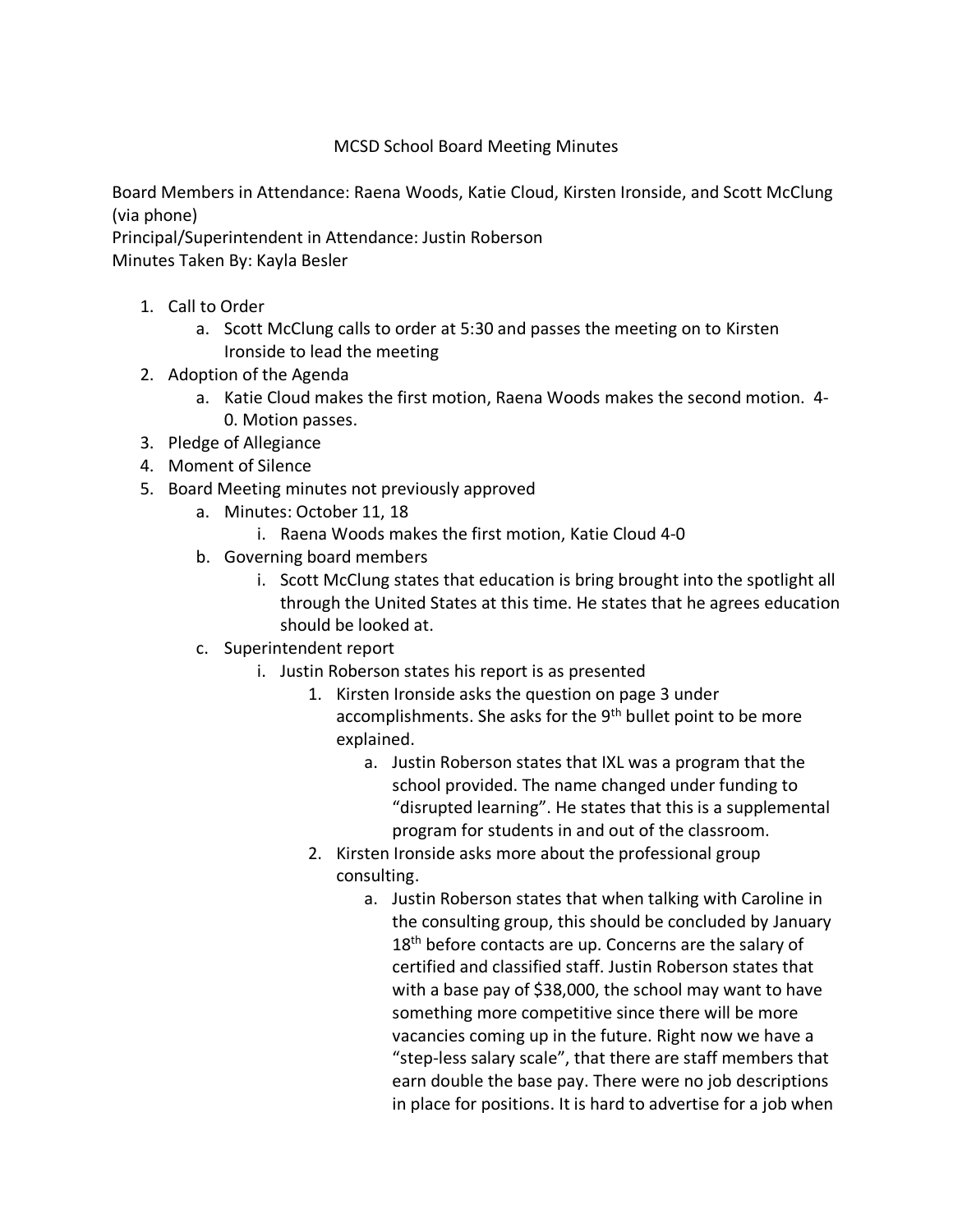there are no descriptions of what the job is requiring. What are ways to make our positions more desirable.

- 3. Kirsten Ironside asks for more information about the challenges section of the Superintendent report.
	- a. Justin Roberson states that there was an online component of Ampliy, the school's curriculum, that were not known to staff. There are parts of Amplify that help teachers connect specific Arizona State Standards to their curriculum.
	- b. Kirsten Ironside has concerns in the math curriculum, in the higher grades. Ironside believes that we can do a better job "in house" for getting students ready for high school. She states that she would like to work with the board in how they can all makes this better for the students to meet standards.
		- i. Katie Cloud states that the board is moving farther out from what is stated in the superintendent's report, and asks that the board move back into what is in the report.
- 4. Kirsten Ironside asks what the scale is on the scores under the Comprehensive Needs Assessment School Year 21-22
	- a. Justin Roberson states that the scale is out of 5.
- 6. Call to the public
	- a. Bill Townsend
		- i. Bill Townsend states that he just took over the 4H group in Parks. He is wondering if the board is interested in the group taking over the garden. He states that he can provide documentation that is needed by the board.
	- b. Kay Peterson
		- i. Kay Peterson has volunteered to be the leader for gardening in the 4H program.
- 7. Parent/Teacher Organization Update
	- a. Kayla Besler thanks community members, staff, and board members who participated in last month's Trunk-or-Treat event. She also speaks about their Freddy's Reading Program and that 15 reports were returned and students have already begun asking for another month. PTO is working on making a December Reading Program.
- 8. Information and discussion items (No Action Taken)
	- a. The Trust Premise Inspection: Music Room Structure
		- i. Raena Woods makes the first motion, Katie Cloud makes the second motion. 3-0 motion passes (Scott McClung was having a hard time hearing over the phone).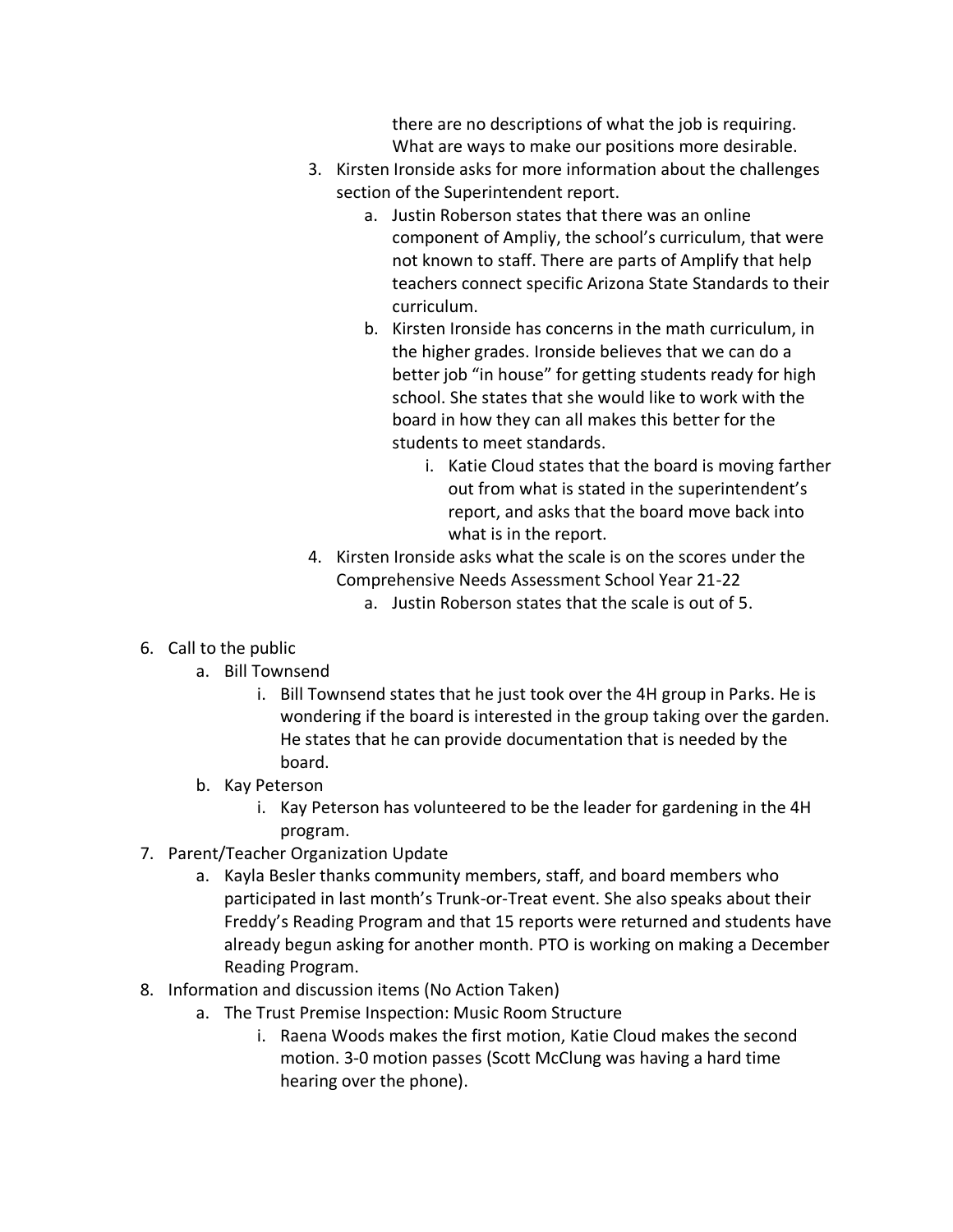- ii. Justin Roberson states that the Trusts findings are that the music room should not be occupied when there is wind more than 35mph or if there is more than 6 inches of snow on the ground. He has spoken with classes that attend in the music room, and they are to move locations. Justin Roberson states that this is a claim through the Trust, once the claim has been processed, it them goes to the school facility board, and then to find the funding for this.
	- 1. Raena Woods asks who is covering the weather patterns to keep student out of the building, should students not be in the building.
		- a. Justin Roberson states that there are limited spaces outside of this classroom.
			- i. Raena Woods ask for some creative thinking on finding space for these classes.
	- 2. Kirsten Ironside asks if this is considered a historical building
		- a. Justin Roberson states that he does not know that information.
	- 3. Raena Woods asks if Ms. Cauthen has any ideas on where she could her classes.
		- a. Justin Roberson states that they have spoken about making space in the Mary Beam Building, but if they want to continue the curriculum, they would have to make adjustments since they are a bit noisy
			- i. Raena Woods asks if there has been talk of renting a portable building.
				- 1. Justin Roberson also stated that one idea she had was bringing her classes to the student's original classroom, but this would limit her curriculum.
			- ii. Katie Cloud states that she believes that she agrees with Raena Woods, at least until there is a second inspection into the building.
			- iii. Mrs. Velazco states that they have not spoken at length into purchasing a portable.
			- iv. The board members in attendance fully agree that this needs to be looked into.
			- v. Byron Peterson states that maybe the school should contact NOAH to see if they have portable equipment.
				- 1. Raena Woods states that 35mph and 6 inches of snow is not much weather seen in Parks.
- b. Preschool, Kindergarten, grades 1-8 student count and capacity
	- i. Raena Woods makes the first motion, and Katie Cloud makes the second motion. 3-0.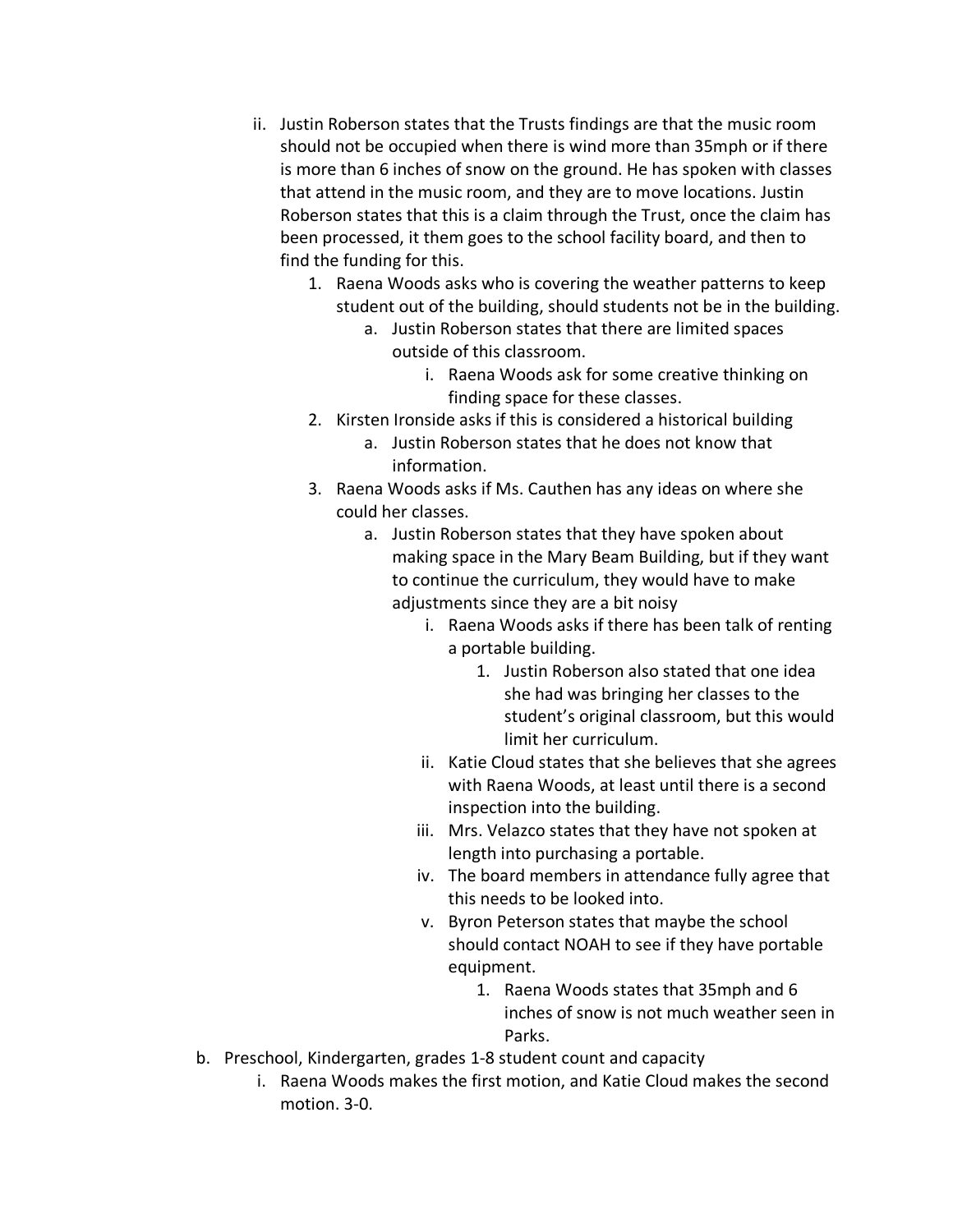- ii. Justin Roberson states that he has included the minutes from the meeting from the initial meeting. Justin Roberson states that speaking between Preschool and Kindergarten teachers there will be a presentation to the board in February on this topic. He states that many things of what happen in Kindergarten starts in Preschool. Justin Roberson states that when speaking to the board president, the idea of speaking with the upcoming middle schoolers, what they would like to see in a middle school to keep them here since there is a steeper drop of students from  $5<sup>th</sup>$  grade into  $6<sup>th</sup>$  grade.
	- 1. Raena Woods asks if there have been any exit interviews done for families who have left.
		- a. Justin Roberson states that is a good idea. There are employee exit interviews, he will work on a student exit interview.
- c. Free and reduced application and count: impact on ESSER III and other federal funds
	- i. Raena Woods makes the first motion, Katie Cloud makes the second motion. 3-0
	- ii. Justin Roberson states that the board has the information in their packet. He reminds the board that a lot of these counts are taken from the free/reduced lunches.
		- 1. Katie Cloud asks if there is a deadline to get the free/reduced lunch paperwork back to the school
			- a. Justin Roberson states that there is not one. This is a constant movement.
		- 2. Kirsten Ironside asks if we can put reminders on the Facebook pages to get the forms back
- d. Final mile project: broadband, dependable internet to each student
	- i. Raena Woods makes the first motion, Katie Cloud makes the second motion. 3-0
	- ii. The Final Mile Project was brought to Justin Roberson's attention. They received more funding than they anticipated so they opened enrollment. Justin Roberson states that \$10 internet high speed internet to students and their families. There would also be a commodity internet that can be purchased by others without students in the area. For the tower and hardware it would all be grant funded.
		- 1. Kirsten Ironside asks that more information be provided for those who are concerned with the implications of 5g.

## 9. Action items:

- a. Consent agendas: (Ms. Velazco)
	- i. Katie Cloud makes the first motion and Raena Woods makes the second motion. 4-0
	- ii. Payroll vouchers: 7, 8
	- iii. Expense vouchers: 2207, 2208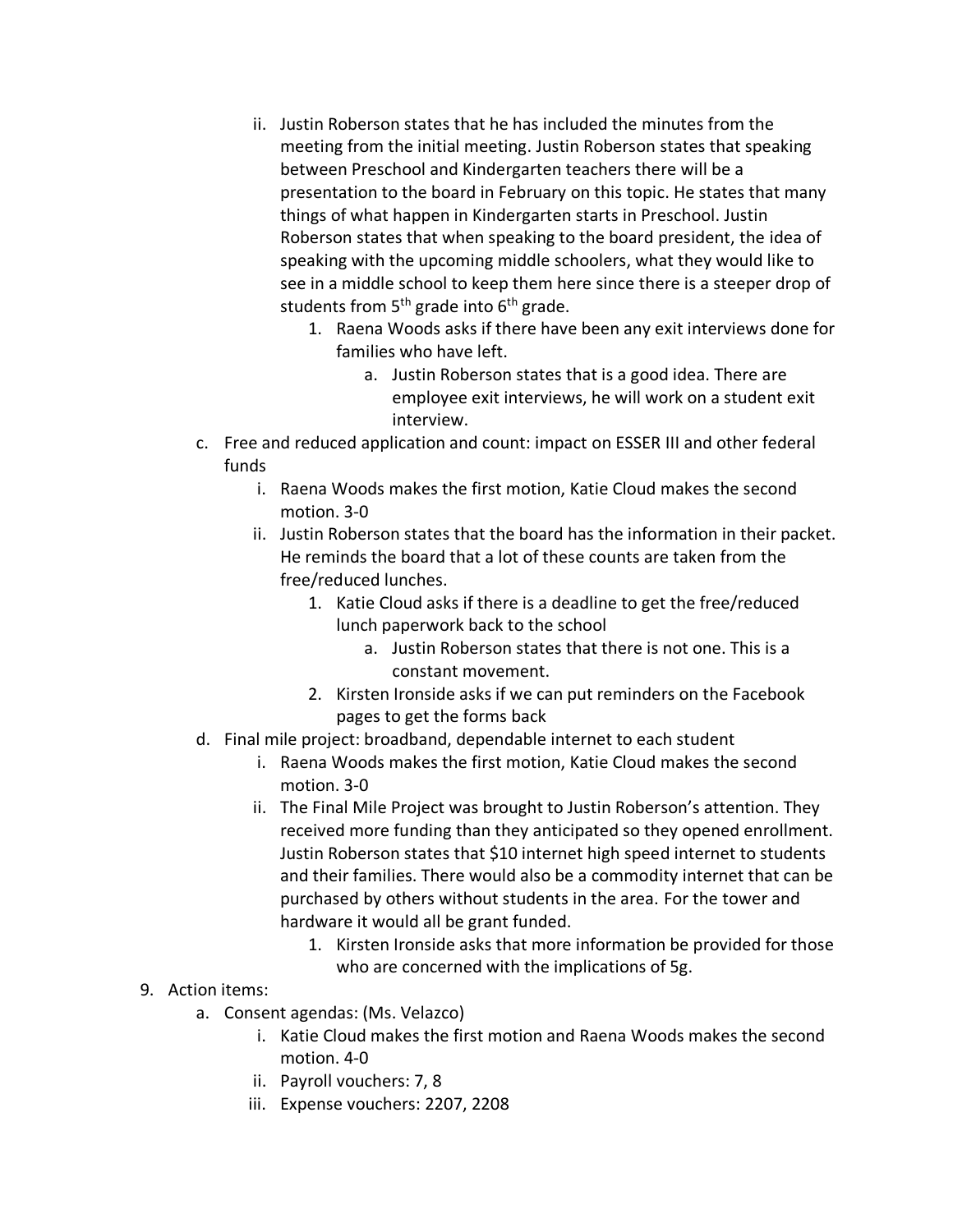- iv. Expenditure report
- v. Student activity, auxiliary, insurance, revolving
- b. Specific items of district business
	- i. Consideration and approvals of student of out of country travel through Explorica: March 11-19, 2023
		- 1. Raena Woods makes the first motion, Katie Cloud makes the second motion. 4-0.
	- ii. Consideration and possible action regarding community garden volunteer of outside organization: insurance purposes
		- 1. Katie Cloud makes the first motion to discuss, Reana Woods makes the second motion.
			- a. Raena Woods asks if 4H has their own insurance.
				- i. Bill Townsend states that the 4H company can provide this, they are currently on campus so they have a contact and insurance provided to the school already. Bill Townsend states that any money raised goes towards those children who are in the program.
				- ii. Kirsten Ironside states that she would like to taken off of this vote since she wants to partake in activates within 4H.
				- iii. Katie Cloud asks what is needed to make this happen.
				- iv. Justin Roberson states that what he is aware of, that the board was looking for in past they need a contact, insurance, and that the garden will benefit children.
				- v. Raena Woods would like to make a motion for the community 4H to run the garden.
					- 1. Katie Cloud seconds this. 3-0. Motion carries.
	- iii. Consideration and first reading of board policy JJJ, extracurricular activity eligibility, with revision
		- 1. Katie Cloud makes the first motion to discuss, Raena Woods makes the second motion.
		- 2. Justin Roberson states that it was asked for him to add foreign language class to the policy. Legal states that medical and liability insurance will be needed from the homeschool families.
			- a. Scott McClung states that legal and the trust have both stated that they do not recommend this. He states that he personally believes that homeschool students are still our students.
			- b. Kirsten Ironside states that her concern is how to provide resources without any reimbursement. She likes that